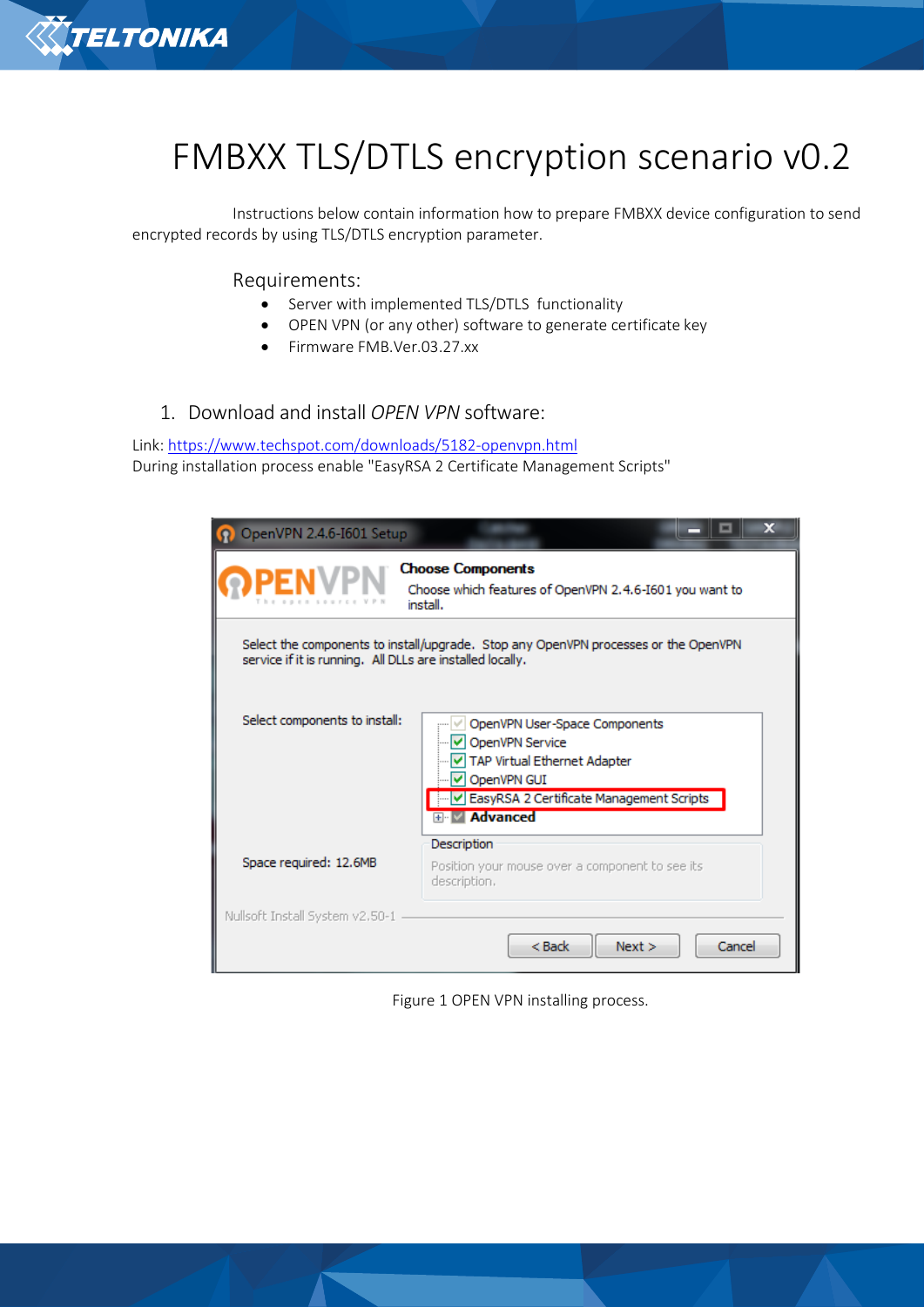

# 2. Open command window (cmd.exe) as administrator:

• After command window is running (as administrator), open easy-rsa directory overCMD: *Example: "cd C:\Program Files\OpenVPN\easy-rsa"* 

| Microsoft Windows IVersion 6.1.7601]<br>Copyright (c) 2009 Microsoft Corporation. All rights reserved. |  |  |  |  |
|--------------------------------------------------------------------------------------------------------|--|--|--|--|
| C:\Windows\system32>cd C:\Program Files\OpenUPN\easy-rsa                                               |  |  |  |  |
| Result<br> C:\Program Files\OpenUPN\easy-rsa>                                                          |  |  |  |  |
|                                                                                                        |  |  |  |  |

Figure 2 easy-rsa command input and response.

• In opened directory enter command init-config and run the following batch file to copy configuration files into place (this will overwrite any preexisting vars.bat and openssl.cnffiles)



Figure 3 init-config command input and response.

## 3. VAR.BAT file configuration:

Open vars.bat file with text editor (notepad++) and set parameters of your server described below (enter information that would match to your server and company information). While editing the vars file (called vars.bat on Windows) and set the following parameters: KEY\_COUNTRY KEY\_PROVINCE KEY\_CITY KEY\_ORG KEY\_EMAIL parameters (don't leave any of these parameters blank)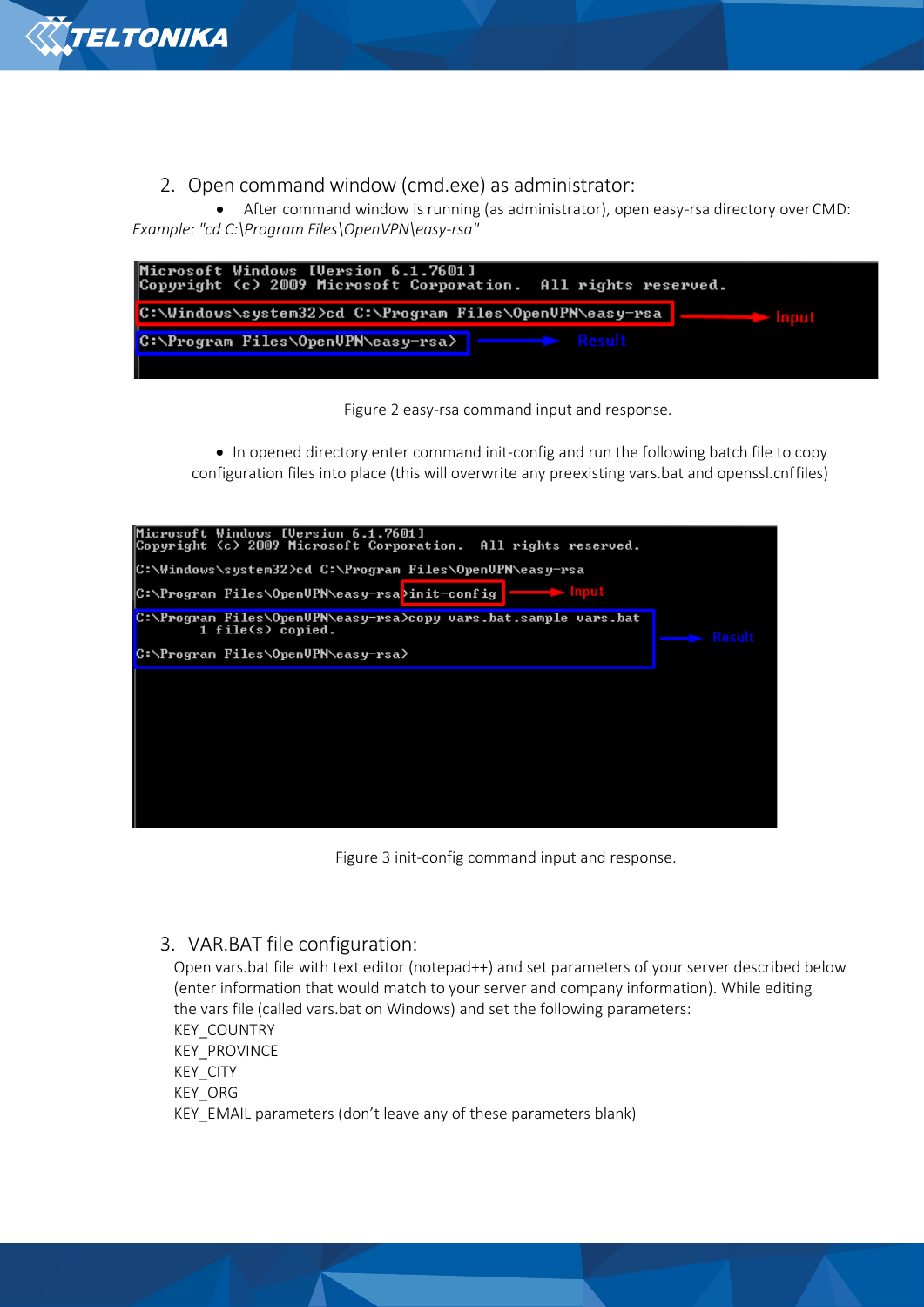

Example: set KEY\_COUNTRY=LT set KEY\_PROVINCE=LTUS set KEY\_CITY=Vilnius set KEY\_ORG=100.10.11.222 se[t KEY\\_EMAIL=info@teltonika.lt](mailto:KEY_EMAIL%3Dinfo@teltonika.lt) set KEY\_CN=100.10.11.222 set KEY\_NAME=TeltonikaSUPPORT set KEY\_OU=FMB rem Increase this if you 25  $26$ rem are paranoid. This will slow 27 rem down TLS negotiation performance 28 rem as well as the one-time DH parms rem generation process. 29 30 set DH\_KEY\_SIZE=2048  $31$ rem Private key size  $32$ set KEY\_SIZE=4096 33 34 35 rem These are the default values for fields rem which will be placed in the certificate. 36 rem Change these to reflect your site. 37 38 rem Don't leave any of these parms blank.  $39$ set KEY\_COUNTRY=US<br>set KEY\_PROVINCE=CA  $40$  $41$ set KEY\_CITY=SanFrancisco<br>set KEY\_CITY=SanFrancisco<br>set KEY\_ORG=OpenVPN  $42$  $43$ set KEY\_EMAIL=mail@host.domain Configurable parameters  $44$ set KEY\_CN=changeme<br>set KEY\_NAME=changeme  $45$  $46$ set KEY OU=changeme  $47$ set PACSII MODULE PAIR<br>set PKCS11 PIN=1234 48 Default parameters: **CHARLES CHARLES** 49 (do not change these 50 parameters values)



After parameters changed, save and close text editor.

#### 4. Enter commands into CMD:

Enter 3 commands listed below one after another:

vars clean-all build-ca



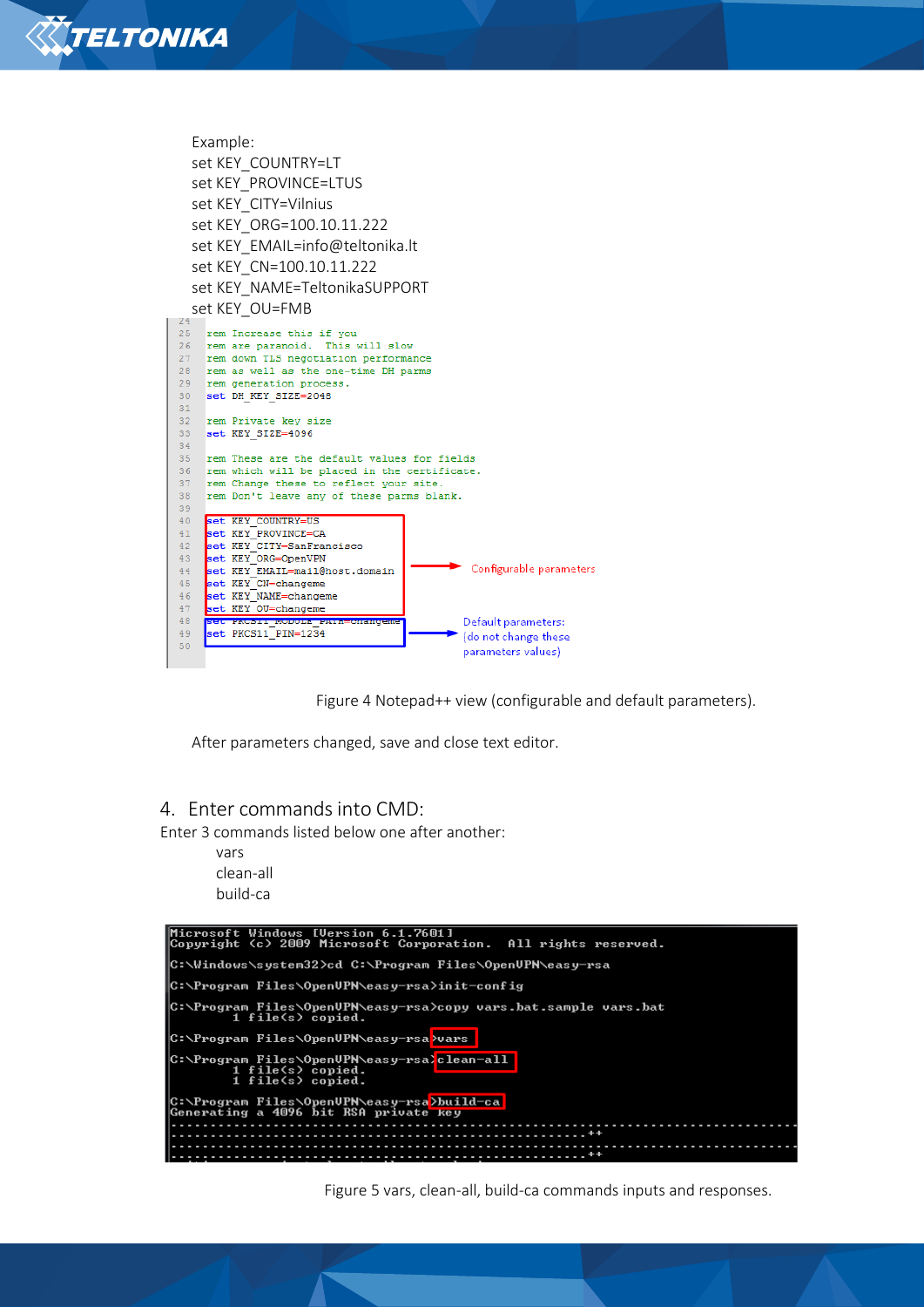

After commands entered click enter to check all inserted parameters, when directory command appears check generated key in --> C:\Program Files\OpenVPN\easy-rsa\keys



Figure 6 printed parameters which will be used in encryption certificate.

#### 5. Generated key change:

Copy all generated files from C:\Program Files\OpenVPN\easy-rsa\keys into new folder and change ca.crt file name and extension into root.pem



Figure 7 File name and extension change.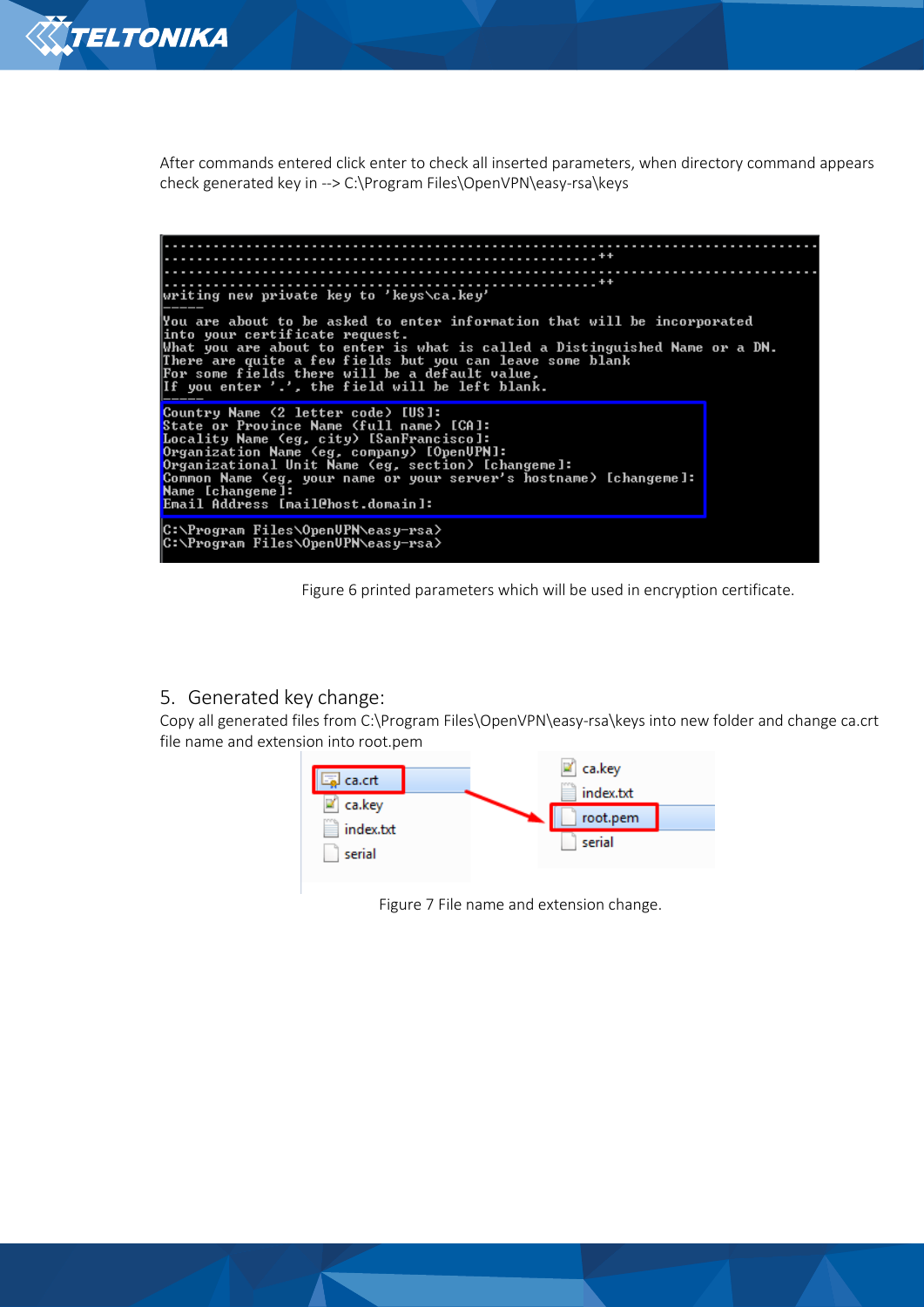

# 6. Upload root certificate to device: NOTE! Certificate extension must be named "root.pem"

| <b>Status</b>                 | Sim <sub>1</sub>                                            |  |
|-------------------------------|-------------------------------------------------------------|--|
| Security                      | SIM State: Active SIM Status: Initializing Attempts Left: 3 |  |
| System                        |                                                             |  |
| <b>GPRS</b>                   | <b>Keyword Settings</b>                                     |  |
| <b>Data Acquisition</b>       |                                                             |  |
| <b>SMS \ Call Settings</b>    | Set keyword                                                 |  |
| <b>GSM Operators</b>          |                                                             |  |
| <b>Features</b>               | <b>New Keyword</b>                                          |  |
| <b>Accelerometer Features</b> |                                                             |  |
| <b>Auto Geofence</b>          | <b>Repeat Keyword</b>                                       |  |
| <b>Manual Geofence</b>        |                                                             |  |
| Trip \ Odometer               | Set                                                         |  |
| <b>Bluetooth</b>              | <b>Certificates</b>                                         |  |
| <b>Bluetooth 4.0</b>          | Certificate files in device:                                |  |
| $1$                           |                                                             |  |
| <b>OBD II</b>                 |                                                             |  |
|                               |                                                             |  |
|                               |                                                             |  |
|                               | <b>Upload</b><br><b>Download</b>                            |  |
|                               | <b>Delete</b>                                               |  |

Figure 8 File root.pem upload.

| <b>Certificates</b>                |  |  |
|------------------------------------|--|--|
| Certificate files in device:       |  |  |
| $\Box$ root.pem (Root certificate) |  |  |
|                                    |  |  |
|                                    |  |  |
|                                    |  |  |
|                                    |  |  |
| <b>Download</b><br><b>Upload</b>   |  |  |
|                                    |  |  |
| <b>Delete</b>                      |  |  |

Figure 9 Uploaded root file.

Note: to upload new root.pem file current file must be deleted from configuration before.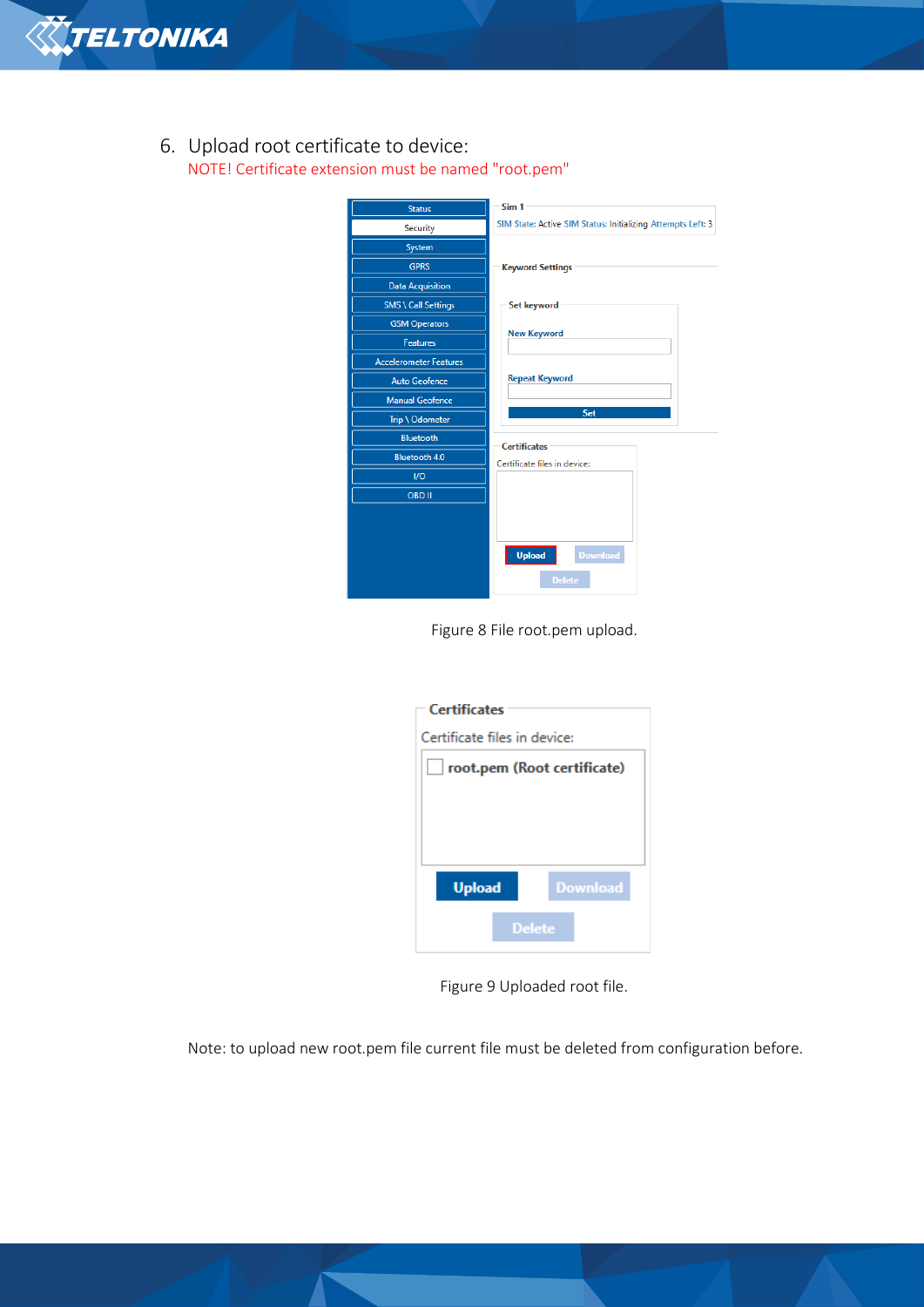

7. Configure server and enable encryption mode:



Figure 10 Configuration example.

# 8. Download certificate function:

To Download certificate from FMB device it is necessary to set a path in configurator settings.

| <b>Settings</b>                                   |                |                         |  |
|---------------------------------------------------|----------------|-------------------------|--|
| <b>Default values</b>                             |                |                         |  |
| Load from device                                  | Load from file | Load defaults           |  |
| <b>Certificates' downloading settings</b>         |                | $\overline{\mathbf{c}}$ |  |
| C:\Users\User\Desktop\New folder<br><b>Browse</b> |                |                         |  |
| <b>Capture log settings</b>                       |                |                         |  |
| C:\Users\pijus.vasiliauskas\Documents             |                | <b>Browse</b>           |  |
| Capture time (min)                                | 10<            |                         |  |
| <b>Capture accelerometer settings</b>             |                |                         |  |
| C:\Users\pijus.vasiliauskas\Documents             |                | <b>Browse</b>           |  |
| $1 \div$<br>Capture time (s)                      |                |                         |  |
|                                                   |                | Save settings           |  |
|                                                   |                | 1                       |  |

Figure 11 Download certificate parameters.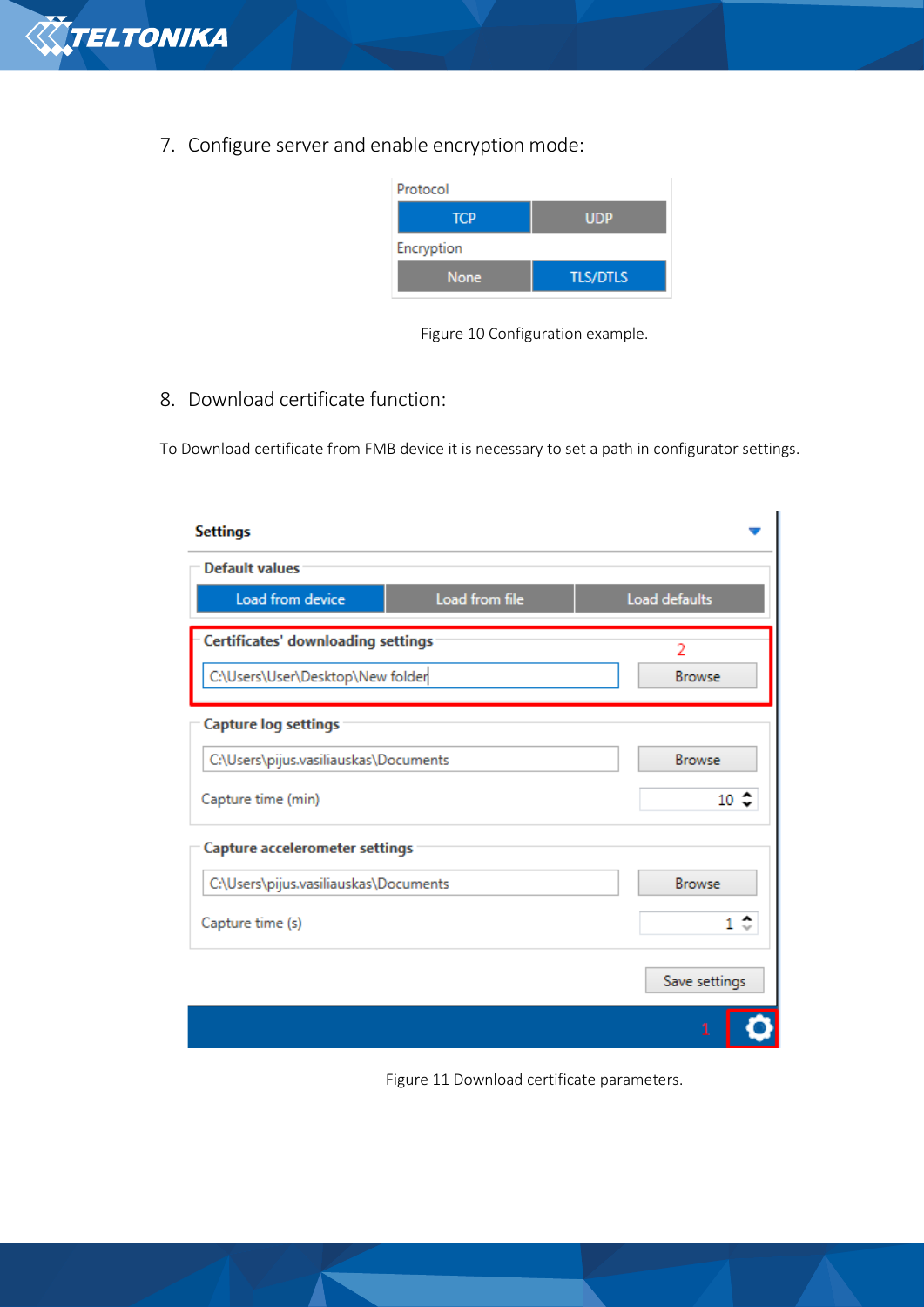

| <b>Status</b>                 | Sim 1                                                       |  |
|-------------------------------|-------------------------------------------------------------|--|
| Security                      | SIM State: Active SIM Status: Initializing Attempts Left: 3 |  |
| System                        |                                                             |  |
| <b>GPRS</b>                   | <b>Keyword Settings</b>                                     |  |
| <b>Data Acquisition</b>       |                                                             |  |
| <b>SMS \ Call Settings</b>    | <b>Set keyword</b>                                          |  |
| <b>GSM Operators</b>          |                                                             |  |
| <b>Features</b>               | <b>New Keyword</b>                                          |  |
| <b>Accelerometer Features</b> |                                                             |  |
| <b>Auto Geofence</b>          | <b>Repeat Keyword</b>                                       |  |
| <b>Manual Geofence</b>        |                                                             |  |
| Trip \ Odometer               | Set                                                         |  |
| <b>Bluetooth</b>              | <b>Certificates</b>                                         |  |
| Bluetooth 4.0                 | Certificate files in device:                                |  |
| <b>iButton List</b>           | ☑ root.pem (Root certificate)                               |  |
| <b>I/O</b>                    |                                                             |  |
| <b>OBD II</b>                 |                                                             |  |
| <b>CAN Adapter</b>            |                                                             |  |
|                               | <b>Upload</b><br><b>Download</b>                            |  |
|                               | <b>Delete</b>                                               |  |
|                               |                                                             |  |
|                               |                                                             |  |

• Then enter security window, mark certificate and click download.

Figure 12 Download root.pem certificate window.